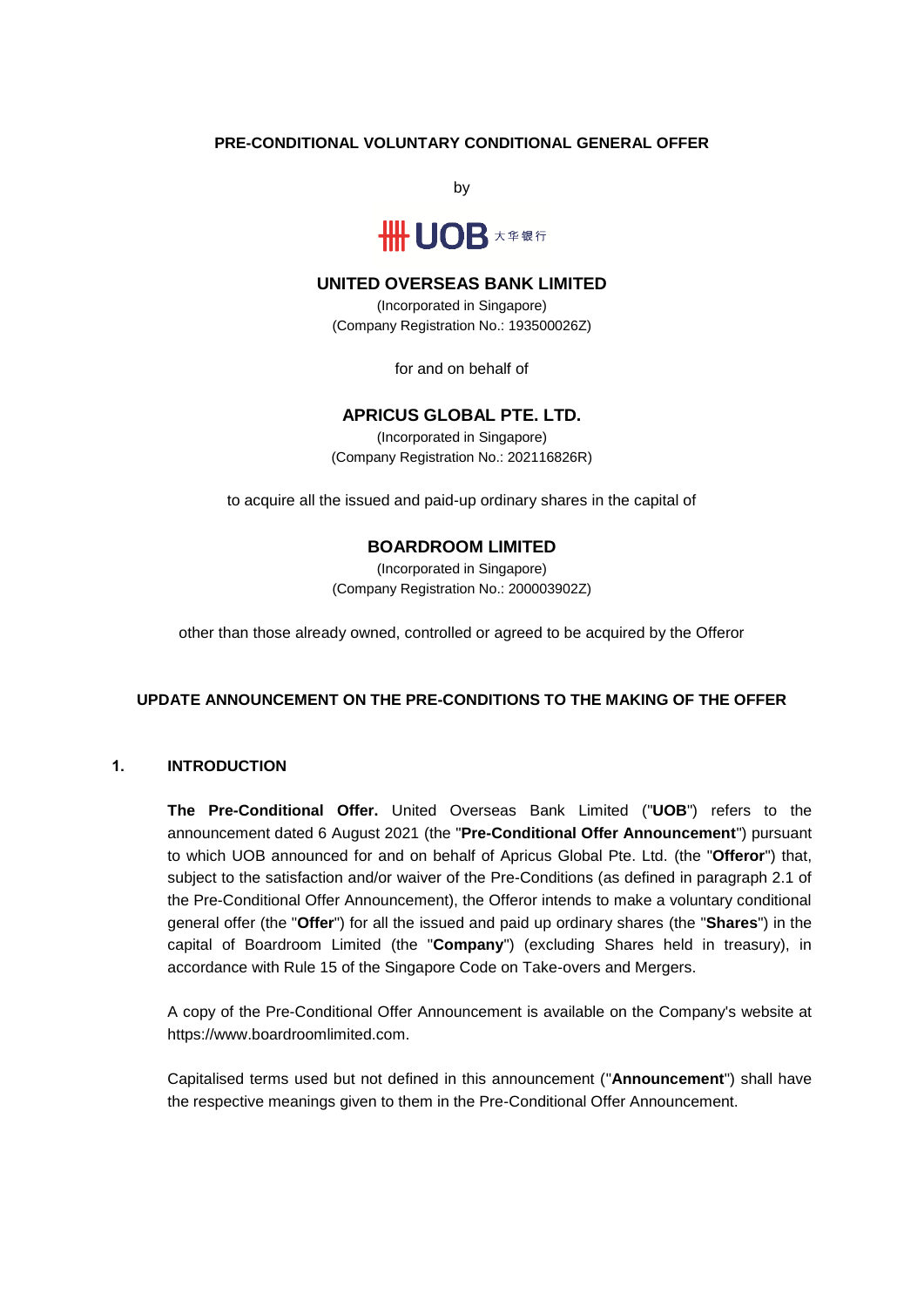# **2. UPDATE ON THE PRE-CONDITIONS**

### 2.1 Pre-Conditions

As stated in the Pre-Conditional Offer Announcement, the Offer will not be made unless and until the following Pre-Conditions have been satisfied and/or waived by the Offeror, as the case may be, on or before the Long-Stop Date:

- (a) the approval of the shareholders of G. K. Goh Holdings Limited ("**GKGH**"), at an extraordinary general meeting ("**EGM**") to be convened, in respect of, *inter alia*, the acceptance or the procuring of the acceptance of the Offer by GKGH in respect of all the Shares in the capital of the Company held legally or beneficially by GKGH, and the disposal or the procuring of the disposal by GKGH of all the Shares in the capital of the Company held legally or beneficially by GKGH pursuant to the Irrevocable Undertaking given by GKGH having been obtained, unless waived or exempted by the Singapore Exchange Securities Trading Limited; and
- (b) (i) all approvals, clearances, consents, authorisations, exemptions and/or waivers (and all notifications and/or filings) ("**Authorisations**") from and/or to any governmental, quasi-governmental, regulatory, judicial or other competent authority, court, agency, exchange or tribunal in any jurisdiction ("**Authority**") which are necessary or appropriate in connection with the acquisition of all the Shares by the Offeror pursuant to the Offer (the "**Acquisition**") having been obtained or made on terms satisfactory to the Offeror, acting reasonably, and remaining in full force and effect, (ii) where relevant, all applicable waiting periods in relation to the Authorisations having expired or been terminated, (iii) the Authorisations are not subject to conditions or is only subject to conditions acceptable to the Offeror, acting reasonably, (iv) if applicable, all conditions to which the Authorisations are subject and required to be satisfied as at the date of the Formal Offer Announcement having been fulfilled, and (v) no Authority having issued or provided the Offeror with any indication that it will not or does not intend to grant the Authorisations on terms satisfactory to the Offeror, acting reasonably. The Authorisations include, without limitation:
	- (1) approval from the Monetary Authority of Singapore pursuant to Section 97A of the Securities and Futures Act, Chapter 289 of Singapore and the conditions of the capital markets services licence of Boardroom Executive Services Pte. Ltd. in connection with the acquisition by the Offeror of an indirect interest in Boardroom Executive Services Pte. Ltd.;
	- (2) the Treasurer of the Commonwealth of Australia (or the Treasurer's delegate) (a) giving a written no-objection notification under the Foreign Acquisitions and Takeovers Act 1975 ("**FIRB Act**") to the Offeror for the Acquisition or (b) becoming precluded by passage of time from making any order or decision under Part 3 of the FIRB Act because the applicable time limit on making orders and decisions under the FIRB Act has expired;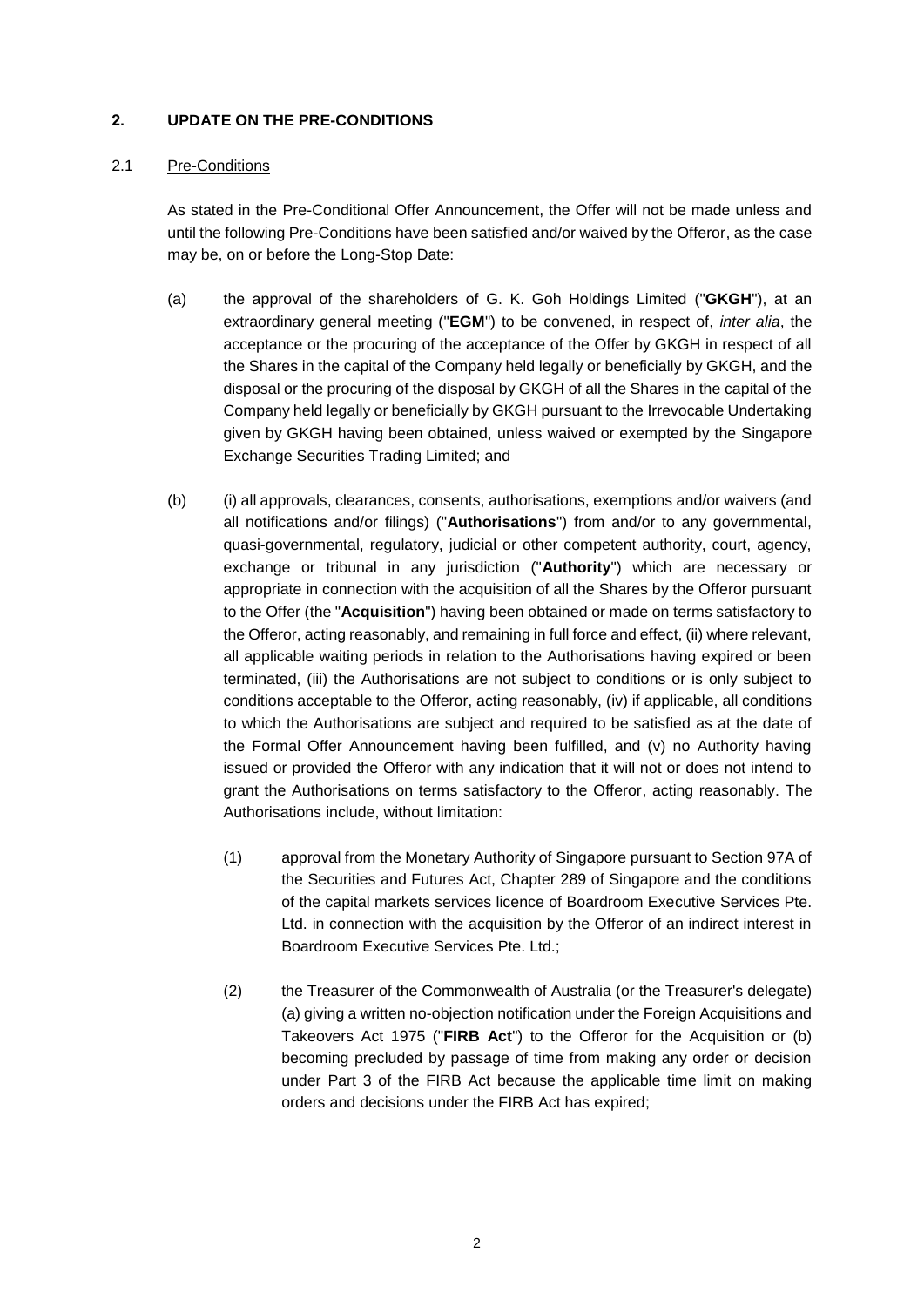- (3) approval from the Hong Kong Registrar of Companies in respect of the change in ultimate owner and director(s) of the Group Companies<sup>1</sup> which are registered as trustee and corporate services provider licensees with the Hong Kong Registrar of Companies in connection with the Acquisition or the approval from the Anti-Money Laundering and Counter-Terrorist Financing Review Tribunal following a review of any decision of the Hong Kong Registrar of Companies; and
- (4) approval from the Securities Commission Malaysia for the change in the controller of Malaysian Issuing House Sdn Bhd ("**MIHSB**") in connection with the Acquisition, in respect of the capital market services provider registration held by MIHSB.

# 2.2 Updates on the Pre-Conditions

As at the date of this Announcement, the Pre-Conditions set out in paragraphs 2.1(b)(1), 2.1(b)(2), 2.1(b)(3) and 2.1(b)(4) of this Announcement have been satisfied.

#### **3. OFFER ANNOUNCEMENT**

The making of the Offer remains subject to the satisfaction or waiver by the Offeror (as the case may be) of the Pre-Condition set out in paragraph 2.1(a) of this Announcement, which remains outstanding as at the date of this Announcement. Please refer to SGXNET for any announcement and/or circular to be made or released by or on behalf of GKGH in relation to the EGM and the results of the EGM.

If and when such Pre-Condition has been satisfied and/or waived by the Offeror (as the case may be), UOB, for and on behalf of the Offeror, will announce the firm intention on the part of the Offeror to make the Offer.

**In the meantime, Shareholders should exercise caution and seek appropriate independent advice when dealing in the Shares, pending receipt of the Offer Document, if and when the Offer is made.**

# **4. DIRECTORS' RESPONSIBILITY STATEMENT**

1

The directors of the Offeror (including any director who may have delegated detailed supervision of the preparation of this Announcement) have taken all reasonable care to ensure that the facts stated and opinions expressed in this Announcement are fair and accurate and that there are no other material facts not contained in this Announcement, the omission of which would make any statement in this Announcement misleading.

Where any information has been extracted or reproduced from published or otherwise publicly

<sup>1</sup> "**Group Company**" means any member of the Boardroom Group and "**Boardroom Group**" means, collectively, the Company and its subsidiaries and associated companies.